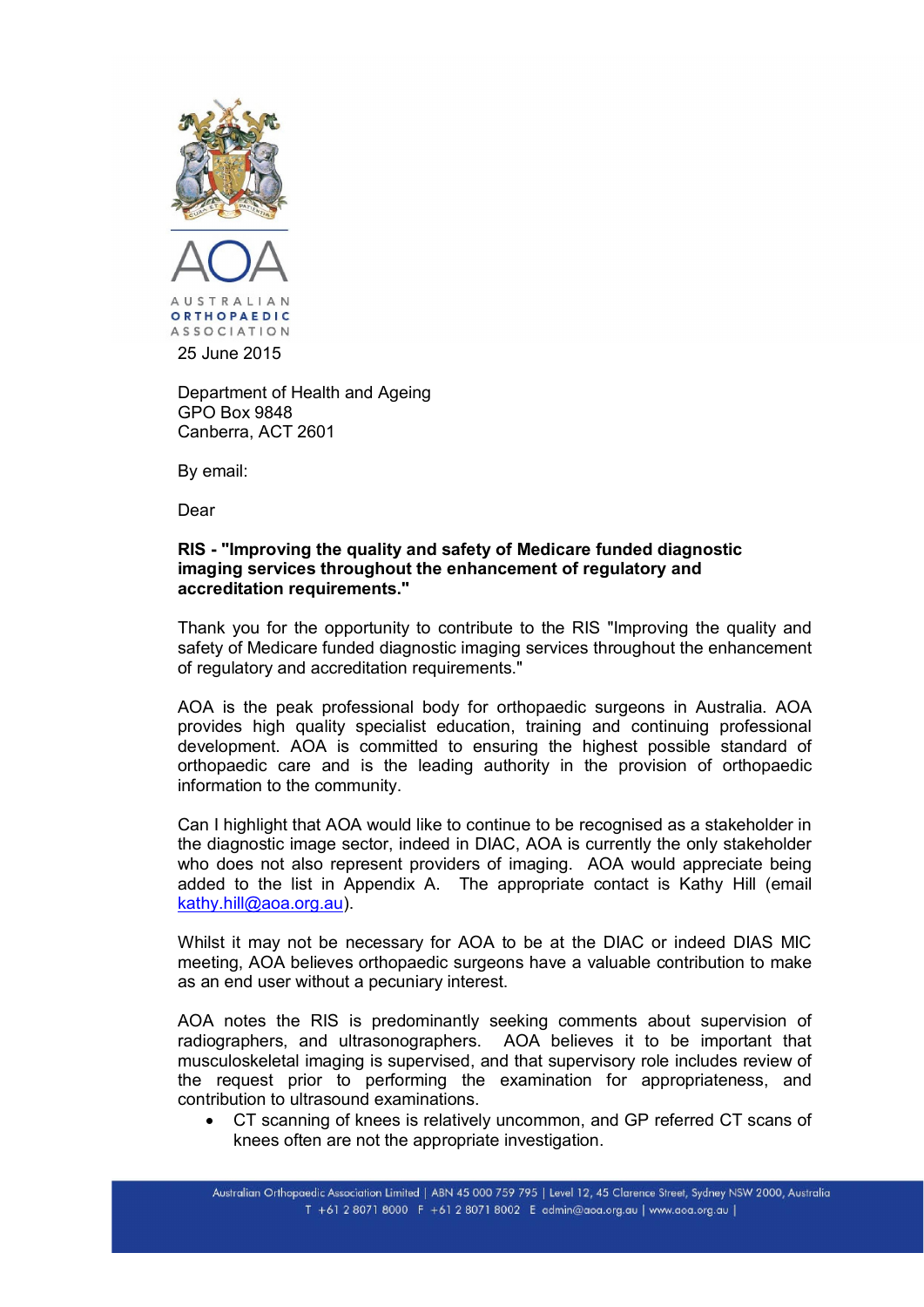- Ultrasound of the knee is not a particularly valuable test except perhaps to differentiate a ruptured Bakers cyst from a DVT.
- Ultrasound of the shoulder needs consultant radiologist involvement.
- Supervision of ultrasounds of neonatal hips requires dynamically testing the stability of the hip.

Quality control of plain radiology is also a key component, and better images should be done immediately, without the patient needing recall to the radiology practice.

Continuing to imbed the ATS 2014-5816 within DIAS is essential to provide diagnostic quality imaging for specialists who did not initially order the investigation. This avoids unnecessary duplication and radiation.

The access to radiologists PACS through quality client software (eg Visage, and to a lesser extent Inteleviewer) allows better triaging of patients in overworked public clinics, in many instances GPs may be given advice on continuing to manage the patient rather than the patient being seen in a public clinic. Ultimately e-Health should be able to provide much of this functionality, although there is also value in consultants seeing imaging before the patient. Meanwhile, AOA could contribute in assessing whether radiology practices are providing the level of internet access required by surgeons and specialists in general.

Yours sincerely,

David Mitchell **Chair AOA Digital Imaging Committee**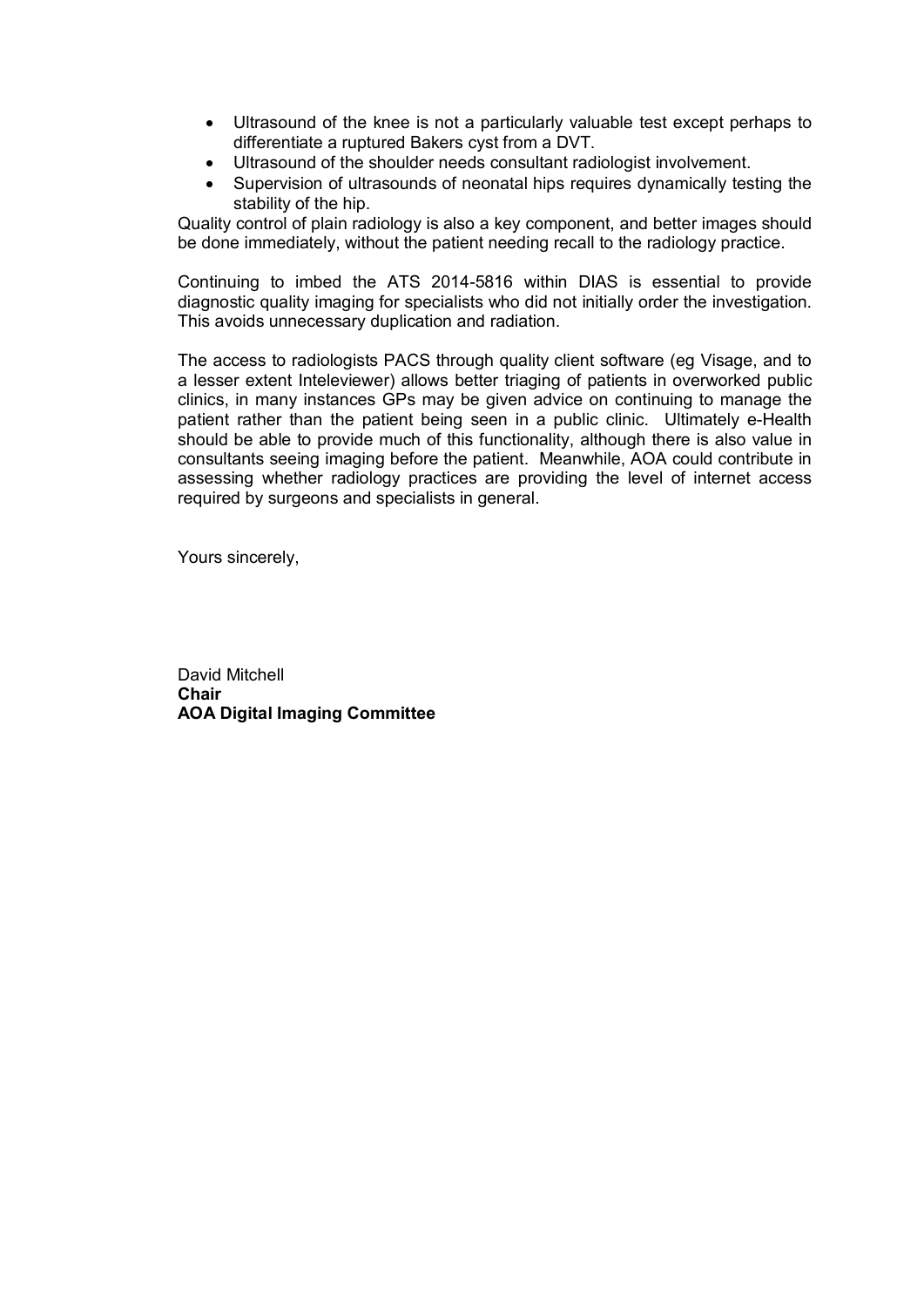## **SUBMISSION FEEDBACK**

Please provide comments on all or any of the following, particularly in relation to each Option outlined in the Consultation Regulation Impact Statement:

- The appropriateness and feasibility of the proposals.
- Whether the proposed changes will address current concerns with the regulations in the diagnostic imaging sector.
- Potential costs associated with each option.
- Potential benefits associated with each option.
- Potential workforce impacts.
- Impacts on patient access to appropriate imaging.
- Rural and remote access for patients.
- Time required to implement the potential changes.
- Impact on both smaller diagnostic imaging practices and larger practices.
- Any other comments, questions and concerns that relate to the proposed options.

In addition, you may wish to respond to questions listed against specific Options.

Submissions should include substantiating evidence, where possible.

### **Option 1 – No regulatory changes or deregulation (refer to page 23 of the RIS)**

### **Features:**

- The current supervision requirements remain unchanged.
- The person under the professional supervision of the radiologist would require the appropriate qualifications, credentials, or training to provide the service.
- The current substitution rules in the *Health Insurance Act 1973* remain.
- Rural and remote exemptions.

### **Comment**

The AOA supports supervision of ultrasound, suggesting this option is best, but appreciates the other proposed changes in option  $2 \& 3$  are appropriate.

### **Option 2 – Minor changes including clarification of current requirements (refer to page 24-26 of the RIS)**

### **Features**

- Amendments to the current supervision requirements to clarify the circumstances under which a radiologist and/or specialist or consultant physician must provide supervision and how the supervision must be provided.
	- Professional supervision would require: the medical practitioner be available to observe and guide the conduct and diagnostic quality and safety of the examination and if necessary in accordance with accepted medical practice, attend the patient personally, within a reasonable period of time.
- The personal attendance requirement of musculoskeletal ultrasound would be amended to align with all other ultrasound items.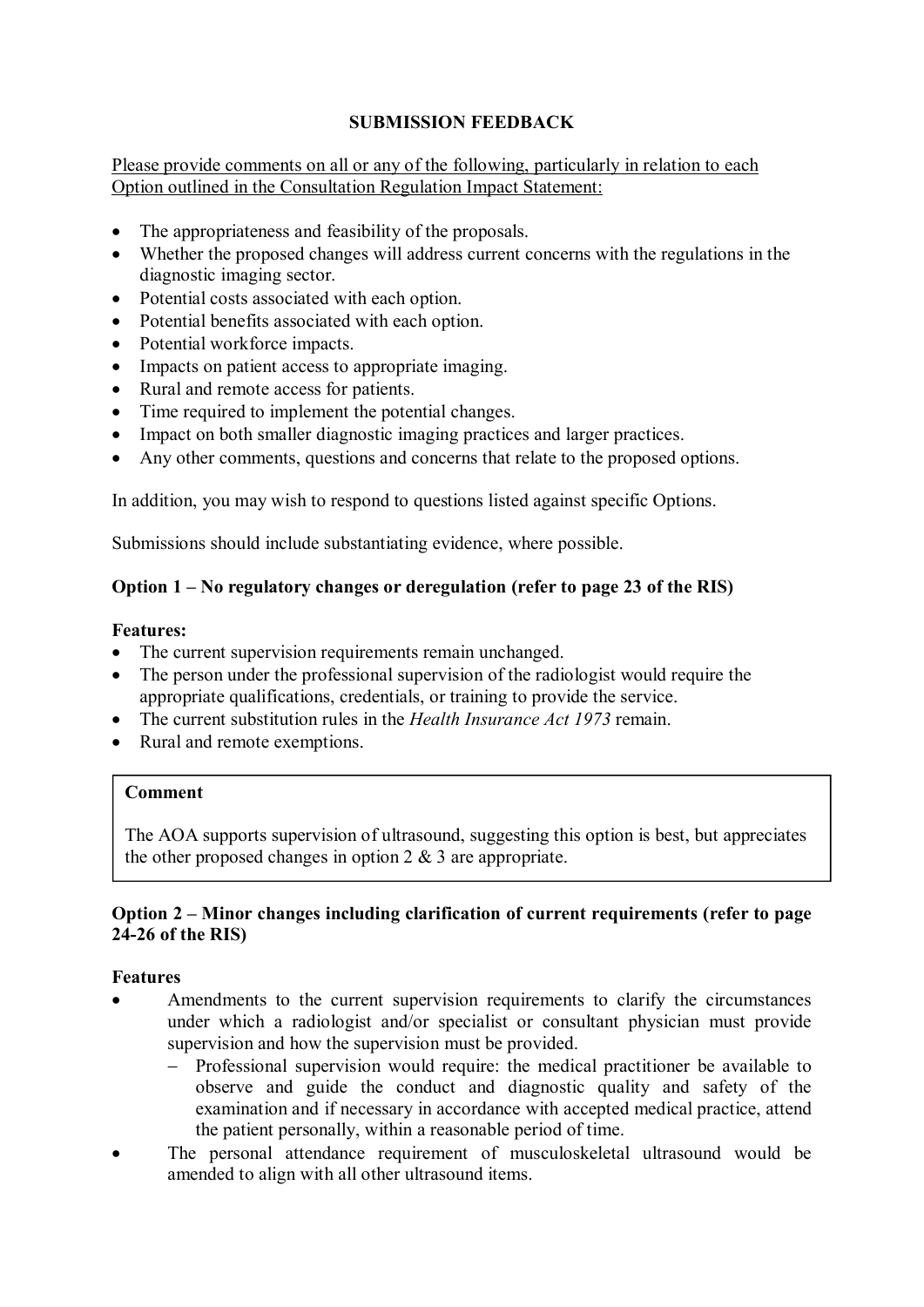- The person under the professional supervision of the radiologist would require the appropriate qualifications, credentials, or training to provide the service.
- The current substitution rules in the Health Insurance Act 1973 remain.
- Rural and remote exemptions.
- Specified qualification requirements for ultrasound providers.
- Definition of diagnostic ultrasound.

### **Comment**

The AOA does not support option 2, which reduces supervision of musculoskeletal ultrasound

# **Musculoskeletal Ultrasound (refer to page 25-26 of the RIS)**

### *Questions:*

- Are the principles as outlined satisfactory to clarify the requirements?
- What reasons, if any, are there for the personal attendance requirements for musculoskeletal ultrasound to remain?
- Would a minimum set of guidelines for 'accepted medical practice' per modality be appropriate?
- What savings are anticipated to be realised from removing the personal attendance requirements for musculoskeletal ultrasound services?
- What additional costs are anticipated to be incurred by requiring a medical practitioner (eg radiologist) to be in close proximity to attend on a patient personally within a reasonable period of time in circumstances where this is not currently the situation?
- What other costs (if any) might be associated with the proposed changes?
- What are the potential consequences of the proposed changes?

### **Comment**

Musculoskeletal ultrasound requires a solid understanding of anatomy, and an ability to modify the examination as necessary to achieve adequate imaging. The level of anatomy taught to radiologists far exceeds that of the ultrasonographers. It is understood that ultrsound is performed in peripheral locations with exemptions on supervision. This is a lower level of service, and surgeons are less trustworth of the reports under these circumstances, and suspect it is more likely that further imaging like MRI will be done.

Whilst some investigations are summarized in a few static images, the true value of ultrasound is the dynamic component of the examination. This is exemplified by dynamic ultrasound imaging of neonatal hips, where the joint is dynamically stressed to see if is subluxatable.

The AOA viewpoint is the radiologist is required to be on site. Savings may not be achieved by removing the radiologist contribution as a higher incidence of MRI investigations may occur.

The value of "supervision" however may differ from centre to centre, radiologist to radiologist.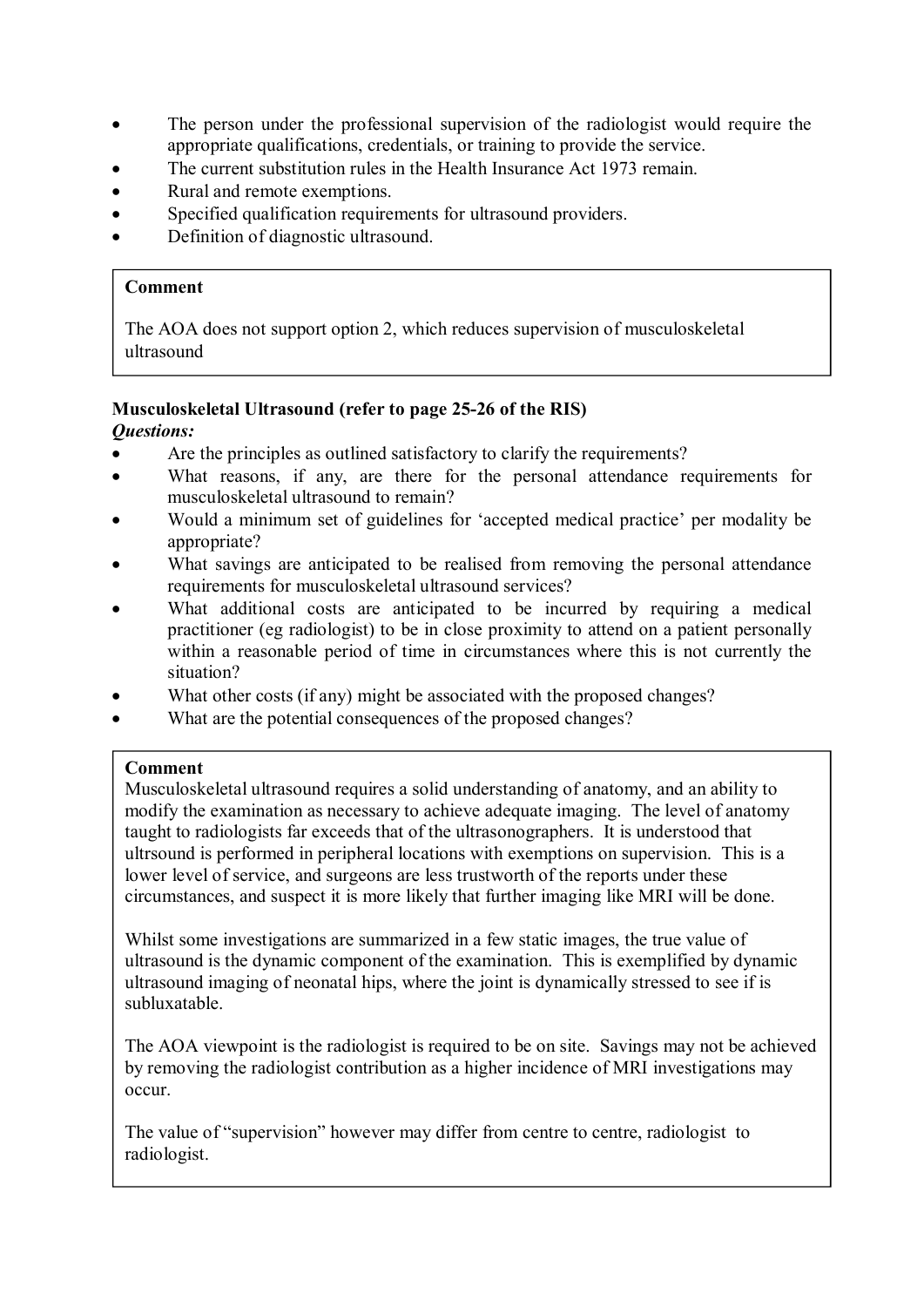## **Option 3 – Practice based approach (refer to page 27-34 of the RIS)**

### **Features**

- Amendments to the current supervision requirements to clarify the circumstances under which a radiologist and/or specialist or consultant physician must provide supervision and how the supervision must be provided.
	- Professional supervision would require: the medical practitioner be available to observe and guide the conduct and diagnostic quality and safety of the examination and if necessary in accordance with accepted medical practice, attend the patient personally, within a reasonable period of time.
- The personal attendance requirement of musculoskeletal ultrasound would be amended to align with all other ultrasound items.
- The person under the professional supervision of the radiologist would require the appropriate qualifications, credentials, or training to provide the service.
- Computed Tomography services would only be able to be provided in a comprehensive practice, with the exception of CT of the coronary arteries (items 57360 and 57361).
- Supervision would be tailored to the type of diagnostic imaging practice.
- A comprehensive practice would require a radiologist to be available during agreed operating hours.
- Where a radiologist is on site during ordinary operating hours, the radiologist would be allowed to determine the supervision requirements for the practice and have the flexibility to implement and supervise efficient and effective processes.
- Where a radiologist is on site during ordinary operating hours, the radiologist would be allowed to substitute a requested service for a more appropriate service, without the need for consultation with the requester, if the substituted service has a lower MBS fee than the requested service.
- The current substitution rules in the Health Insurance Act 1973 remain.
- Where a radiologist is NOT on site during ordinary operating hours, a radiologist must be on site for the performance of the following services:
	- o Mammography;
	- o The administration of contrast; and
	- o Image guided intervention procedures/surgical interventions.
- The reporting and supervising radiologist would not have to be the same person, but practices would be required to maintain records which indicate the name of all the radiologists involved in the service.
- Rural and remote exemptions.
- Specified qualification requirements for ultrasound providers.
- Definition of diagnostic ultrasound.

### **Comment**

Option 3 seems to address better the concerns orthopaedic surgeons have about unnecessary CT scans being performed, but still reduce the supervision of musculoskeltal ultrasound, which the AOA believes is unwise.

## **A Comprehensive practice (refer to page 28-29 of the RIS)**

## *Questions:*

- Are there any other types of practices which have not been identified?
- Are there comprehensive practices that do not currently have a radiologist onsite?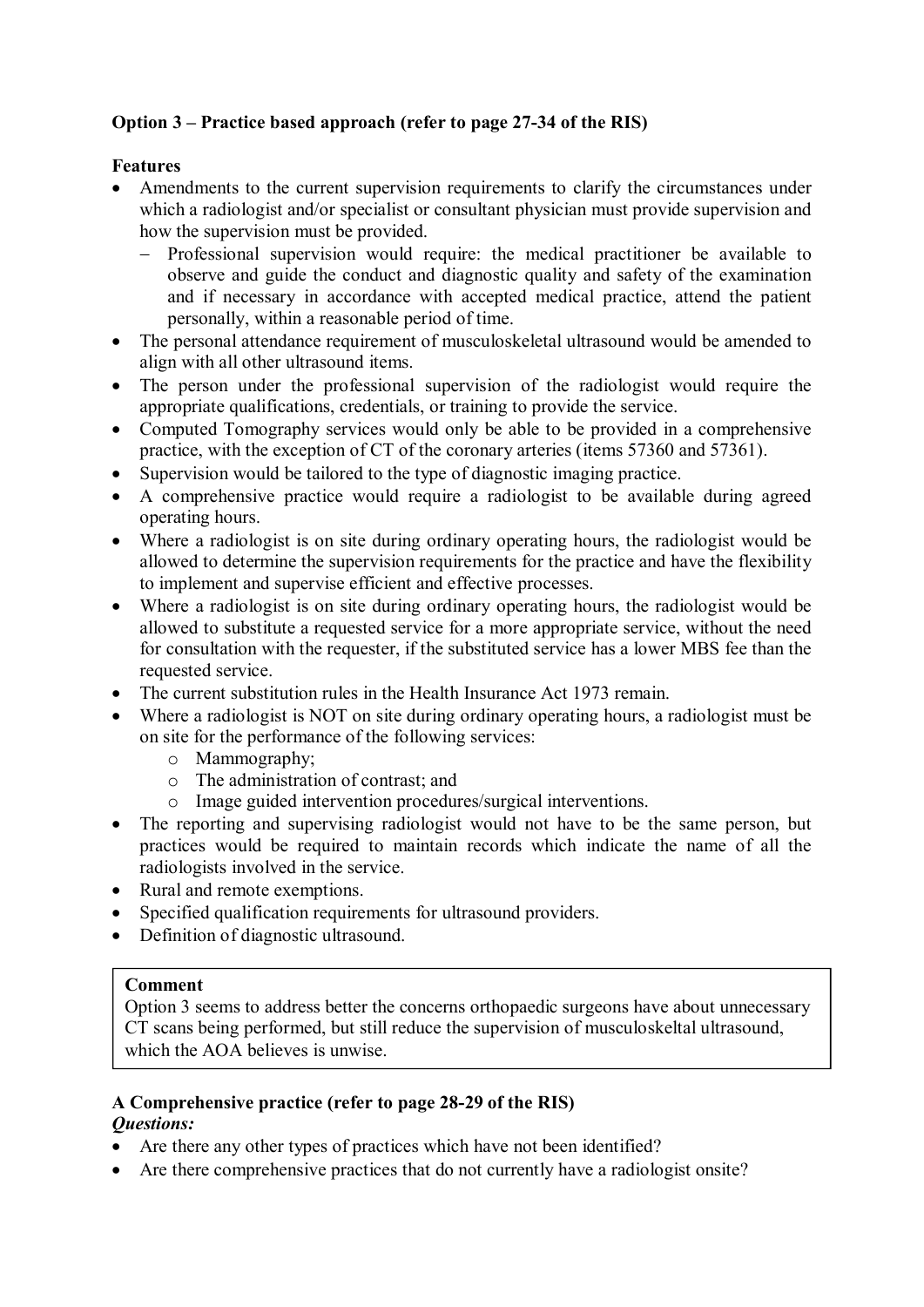- What are the costs of employing a radiologist onsite during ordinary operating hours?
- What are the costs of non-comprehensive practices expanding to become comprehensive practices?
- Are there enough radiologist for this to occur? What are the barriers?
- Is there any role for standalone CT and, if so, how would current safety and quality concerns be addressed? What will be the impact of this change on providers and patients?
- What other costs (if any) might be associated with the proposed changes?
- What are the potential consequences of the proposed changes?

### **Comment**

### **Non-radiologist specialist practice (refer to page 30-31 of the RIS)**  *Question*

• Are there any other services currently performed by non-radiology specialists?

### **Comment**

Some interest has been demonstrated by some orthopaedic surgeons in undertaking ultrasound exmainations in their area of subspecialisation – eg shoulder surgery.

### **ADDITIONAL ISSUES FOR CONSULTATION**

### **1. Rural and remote exemptions (refer to page 31-32 of the RIS)**

The intention of having rural exemptions is to ensure patients have access to services without compromising on quality. However, current arrangements for rural exemptions vary for each of the modalities, creating confusion due to an inconsistent approach. The current approach is also difficult to administer.

### *Questions*

- Does the current rule meet its goal of increasing access for patients without comprising on quality?
- Should exemptions be geographically/distance based rather than looking at population base and local availability of specialist services?
- Are there any other mechanisms that provide incentives for local services provision in rural Australia?
- What is the role of tele-radiology? Should it be the only service, or an adjunct the local service provision?
- Should the exemption not be available for certain types of services?

### **Comment**

Exemptions for remote and far remote centres seem the only pragmatic way forward. That they are linked to an telephone accessible practice that the referrers can be familiar with the radiologists is substantially better geographically unlinked – eg Stawell radiology being reported in Ballarat or Bendigo achieves personal relationships between referrers and radiologists, but reporting from Perth would not.